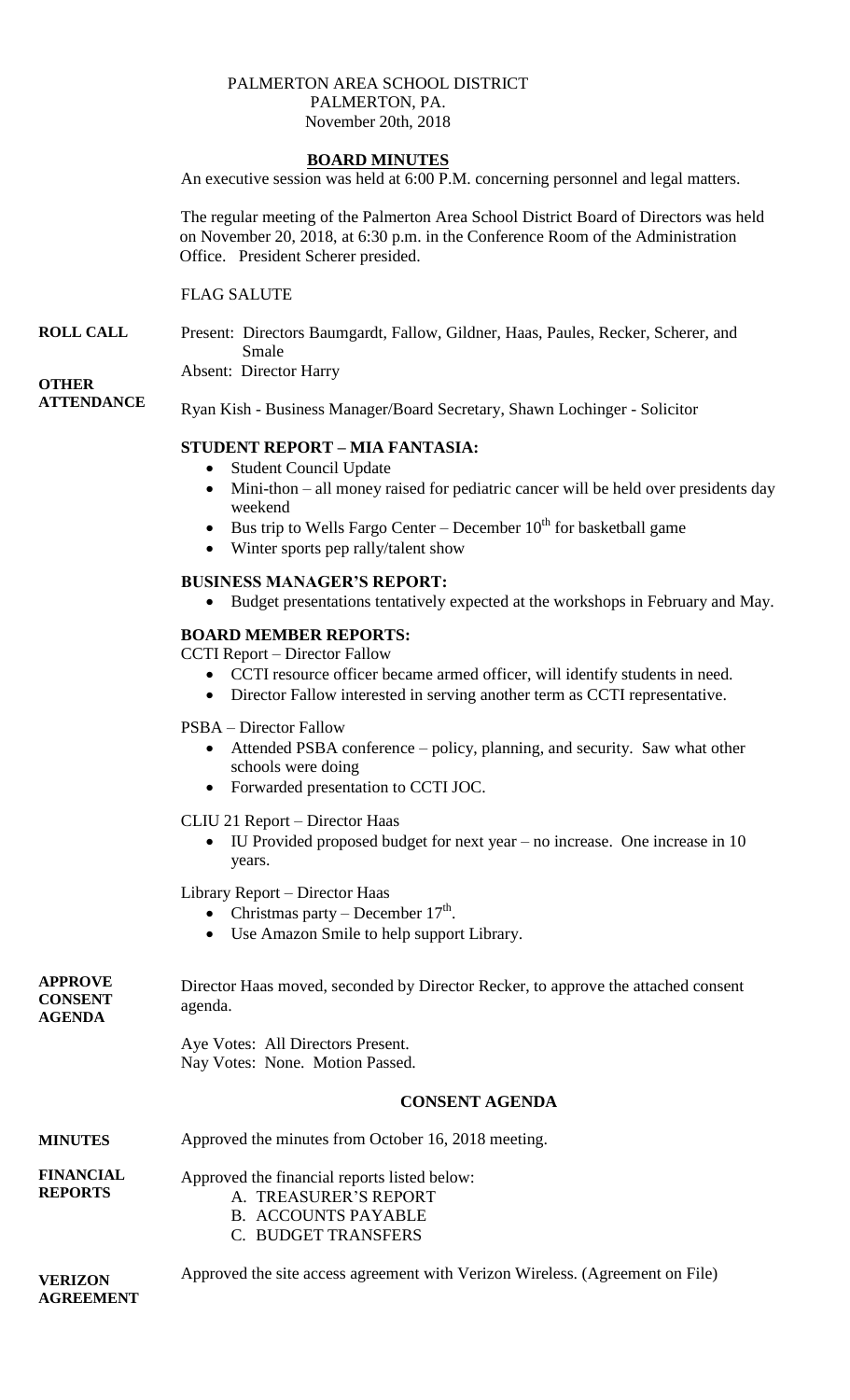| <b>DELINQUENT</b><br>PER CAPITA                | Authorized Berkheimer Tax Administrators to remove delinquent per capita accounts<br>from 2008 and prior.                                                                                                                                                                                                                                                            |
|------------------------------------------------|----------------------------------------------------------------------------------------------------------------------------------------------------------------------------------------------------------------------------------------------------------------------------------------------------------------------------------------------------------------------|
|                                                | Authorized Berkheimer Tax Administrators to remove delinquent per capita charges for<br>Carolyn Kroboth prior to 2010 due to having duplicate accounts.                                                                                                                                                                                                              |
| <b>TUITION REIM-</b><br><b>BURSMENT</b>        | Approved the attached tuition reimbursement.                                                                                                                                                                                                                                                                                                                         |
| <b>PASBO</b><br><b>CONFERENCE</b>              | Approved Ryan Kish to attend the Annual PASBO Conference in Hershey on March 5-<br>8, 2019, cost not to exceed \$950.00.                                                                                                                                                                                                                                             |
| <b>EXTRA-CURRIC-</b><br><b>ULAR</b>            | Approved the following extra-curricular positions for the 2018-2019 school year:<br><b>Brent Harris</b><br>Volunteer Film Club Advisor<br>Kerry Palumbo<br><b>Volunteer Games Club Advisor</b><br>Justin Peterson<br>Volunteer Social Media Club Advisor<br>Alex Knoll<br><b>Volunteer Teachers of Tomorrow Advisor</b><br>Janice Blose<br>Volunteer Swimming Coach. |
| <b>ELEMIA</b>                                  | Approved April Pilz as an Elem Instructional Assistant, effective November 21, 2018 at<br>the rate of \$14.91/hour.                                                                                                                                                                                                                                                  |
| <b>ELEM SPECIAL</b><br><b>ED/ESL</b>           | Approved Suzanne Lynn as an Elementary Special Education/ESL teacher, effective<br>upon release from current employer, at M, Step 6, \$50,750 (pro-rated).                                                                                                                                                                                                           |
| <b>CAFÉ</b>                                    | Approved Joseph Tobia as a cafeteria worker, effective November 21, 2018 at the rate of<br>\$12.68/hour.                                                                                                                                                                                                                                                             |
| <b>CAFÉ SUB</b>                                | Approved Mary Tobia as a cafeteria substitute, effective November 21, 2018 at the<br>substitute rate of \$7.25/hour.                                                                                                                                                                                                                                                 |
| <b>NURSE SUB</b>                               | Approved Arissa Snyder as a substitute nurse, effective November 21, 2018, at the nurse<br>substitute rate of \$90/day.                                                                                                                                                                                                                                              |
| <b>DJ CONTRACT</b>                             | Approved the DJ contract with Slammin Jamz Entertainment retroactive to October 26,<br>2018 for the JH Halloween Dance.                                                                                                                                                                                                                                              |
| <b>SPEAKER</b><br><b>CONTRACT</b>              | Approved the Speaking Engagement Letter of Agreement Contract with Mike Marsteller<br>for the programs being presented at the HS on November 21, 2018.                                                                                                                                                                                                               |
| <b>POLICY #008-</b><br><b>FIRST READING</b>    | Approved first reading of revision to Policy #008- Organization Chart                                                                                                                                                                                                                                                                                                |
| <b>POLICY #317.1 -</b><br><b>FIRST READING</b> | Approved 2nd reading of policy #317.1-Educator Misconduct                                                                                                                                                                                                                                                                                                            |
| <b>NYC TRIP</b>                                | Approved the Drama Club's trip to New York City on April 3, 2018 to attend the<br>performance of Aladdin at the cost to the District of a substitute.                                                                                                                                                                                                                |
|                                                | <b>END OF CONSENT AGENDA</b>                                                                                                                                                                                                                                                                                                                                         |
| <b>COMPREHEN-</b><br><b>SIVE PLAN</b>          | Director Haas moved, seconded by Director Recker, to approve to submit the final draft<br>of the Comprehensive Plan to the Pennsylvania Department of Education prior to<br>November 30, 2018.                                                                                                                                                                       |
|                                                | Aye Votes: Directors Haas, Gildner, Recker, and Scherer<br>Nay Votes: Directors Baumgardt, Fallow, Paules, and Smale. Motion Fails.                                                                                                                                                                                                                                  |
|                                                | After a brief discussion, the board agreed to schedule a special meeting of the Board of<br>Directors on November $28th$ , 2018 to address unresolved questions and revote on the<br>motion.                                                                                                                                                                         |
|                                                | <b>PUBLIC PARTICIPATION:</b>                                                                                                                                                                                                                                                                                                                                         |
|                                                | Patrick Frank<br>Thanked board for approval as field hockey coach this season - proud of team<br>٠<br>Largest participation ever at Palmerton $-57$ players<br>$\bullet$                                                                                                                                                                                             |
|                                                | Doris Zellers<br>Questioned the author of the comprehensive plan<br>$\bullet$<br>Board does not know what they are doing, disappointed items are not being read                                                                                                                                                                                                      |